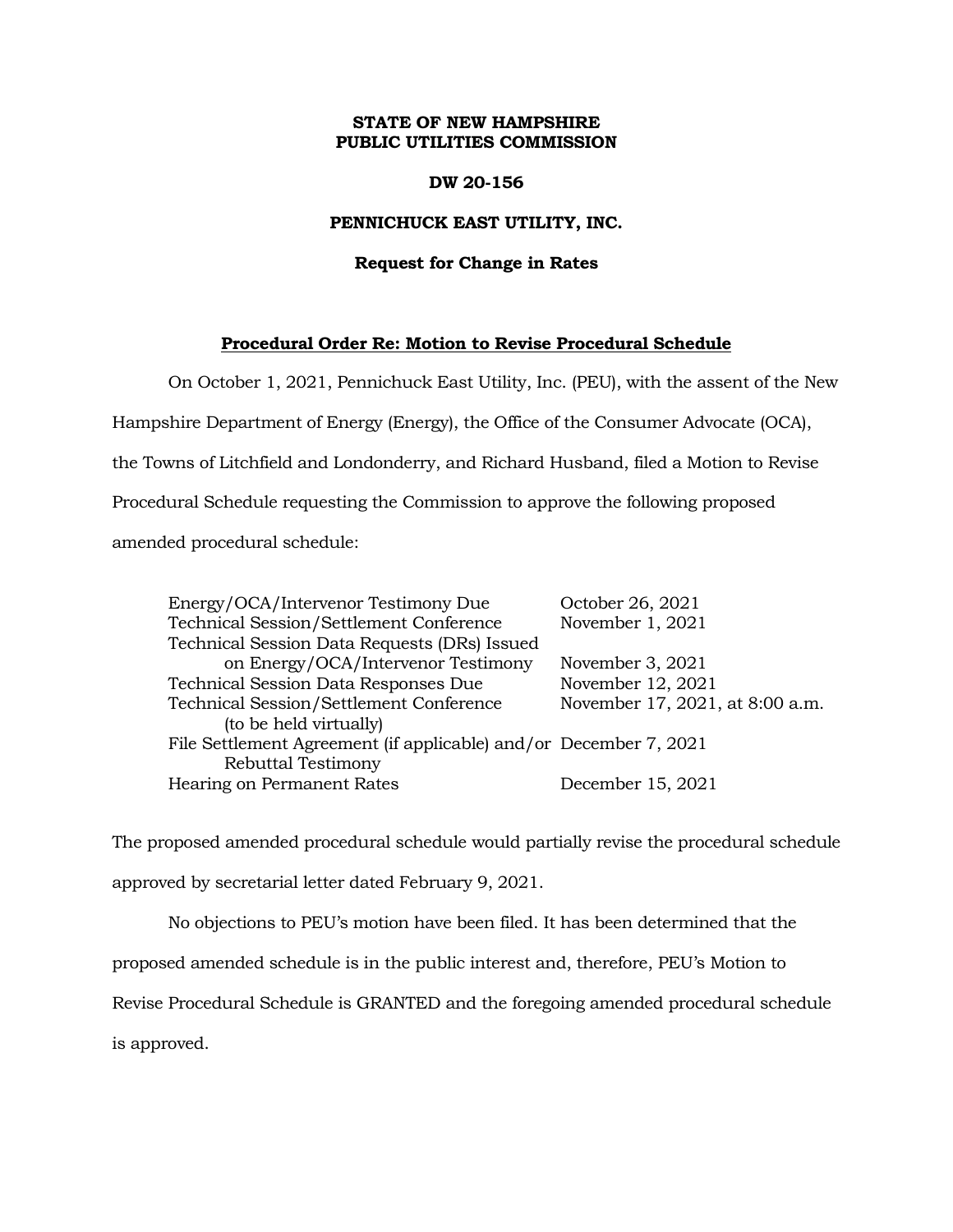DW 20-156 October 14, 2021 Page 2

The December 15, 2021 hearing, which will begin at 9:00 a.m., will be conducted in accordance with the attached revised supplemental order of notice and hearing guidelines. One day has been allotted for this hearing. If additional time will be required, the parties are requested to notify the Commission within ten days from the date of this letter.

So ordered, this fourteenth day of October, 2021.

Diagne Martin

Dianne Martin Presiding Officer Chairwoman